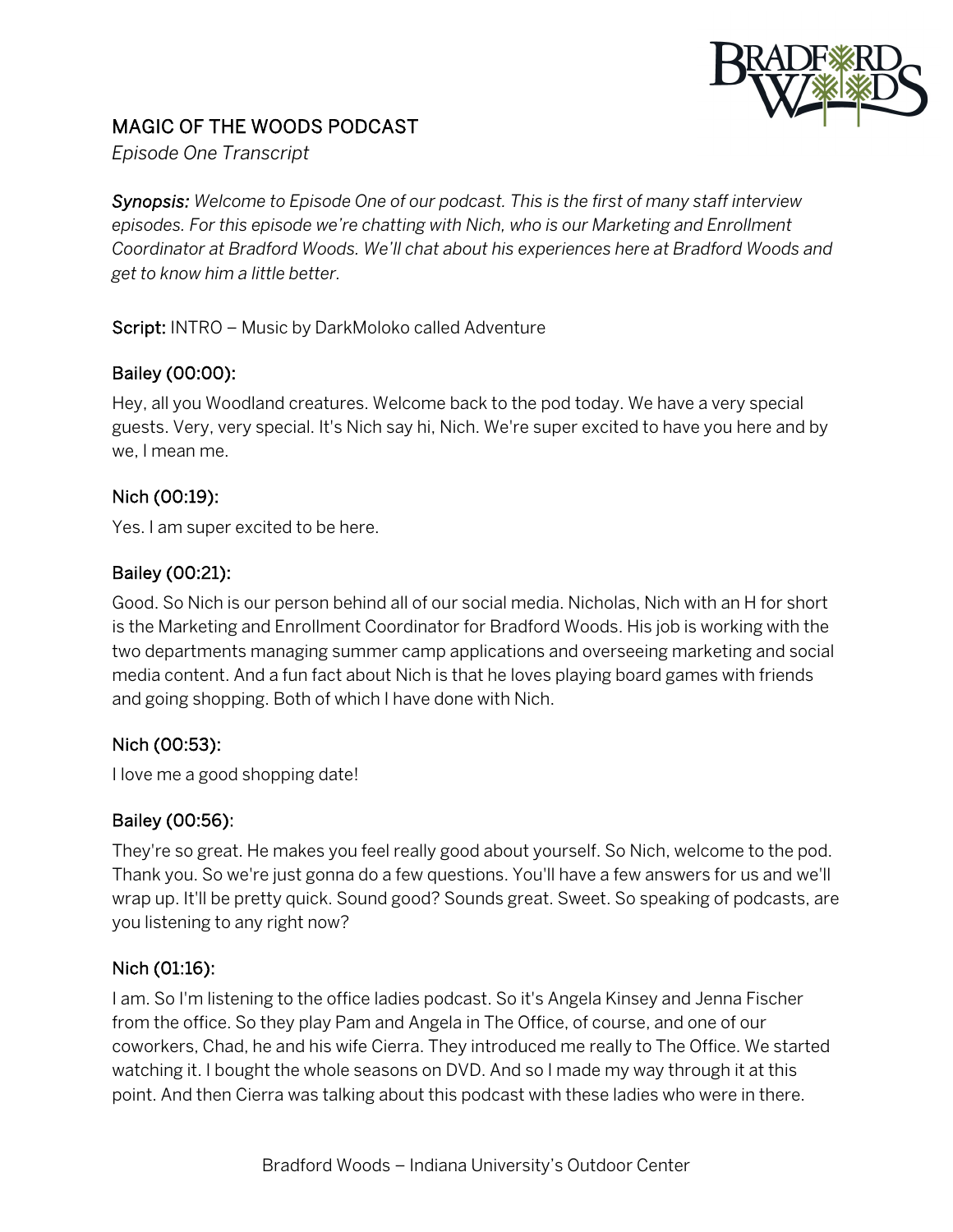

And so I started listening to 'The Office Ladies'. And so I'm making my way through it. They go through episode by episode and talk about their experiences in it, who directed it, who was featured in it all the little fun facts and tidbits that they know about it because they were there. And so it's kind of that insider look into each episode of The Office and you know, all the funny facts about it, how many times it took them to do one, you know, they kind of point out when they notice each one of that actors or actresses starting to break and the telltale signs of like, oh, they'll put their hands up or they'll turn away from the camera. So all of that fun stuff.

### Bailey (02:39):

Awesome. So what do you, what do you like about that podcast?

### Nich (02:43):

It's great because it gives you an insider look at their experience on there. So obviously it's really well edited. They've got all that stuff in there, but you don't notice how many times they've done something or what the writers were thinking. And so there's a lot of deleted scenes that go obviously into anything that's created. And so they talk about some of the deleted scenes and why they weren't included or why some of the scenes were included and others weren't.

So it really gives you an entire look of like how things processed, how they worked and what they really wanted the show to say, and to do that, we don't really understand from an outside perspective, we just love it. We think it's funny, but there was a lot of thought that went into it. There was a lot of research and the way that they wanted to make it different from the UK version of The Office and what they really wanted to focus on here and what they really wanted to say.

And one of my favorite parts is they wanted to make Michael likable. They wanted to have some of these little things, little nuggets that you just go, oh, I like him as horrible as he is as a boss, as like just cringey, his jokes are and all that other stuff. There's those moments that you really just see him shine. And one of the things they mentioned was they wanted to make Michael, good at his job, not as a boss, but as a sales person.

And so you see that throughout there. And you know, when you watch it, you can theorize about, oh yeah, he was good at that. Or yes, he did that, but really getting into the nitty gritty of what they wanted that show to encompass and what they really wanted it to say was really cool hearing that throughout the episodes.

### Bailey (04:35):

Well, and so Nich and I are working on this podcast together. And to me it sounds like the intent behind 'The Office Ladies' podcast is kind of what we're trying to do with this Bradford Woods.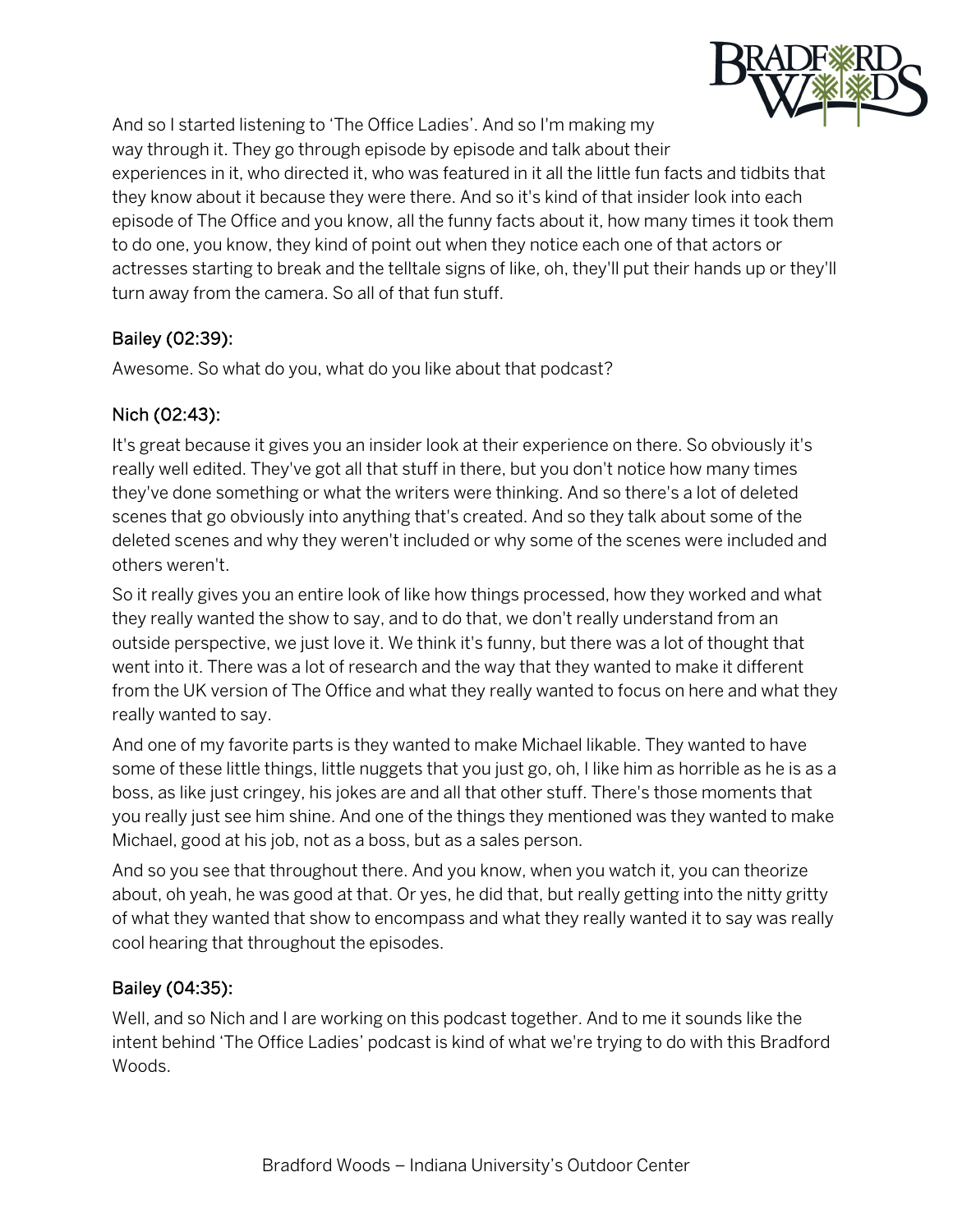

#### Nich (04:51):

Yup. So we want to give like an insider look to what we do here. And it is because we do so much here. It's hard to describe to someone who hasn't experienced it from our side, what we do and all the work that goes into it and just how much we care for each participant and each camper that comes through and all of that work that putting out a program entails. Because again, just as you know, when you watch the show, it's clean, it's cut, it's beautiful, but we don't realize how much of that work really goes into it.

And so that's what I love about this podcast is that we can really do a deep dive into the history and the research of who we are, what we do and why we do it because we do just so much throughout all of the various departments and people. And just with all of our knowledge, like Jordan, one of our coworkers, she just graduated with her PhD. Not many people know that, but all of the research and all that and wealth that she knows, she's now bringing into her programs in here to Bradford Woods. And so that's what I think is going to be great about this podcast is that we can really do that deep dive into everything Bradford Woods.

#### Bailey (06:12):

Yeah. And well, it's not just Jordan. Chad is working on his PhD, our Rec Therapy side of the house, they have to keep up their certifications every year. So, you know, we've all gone through these different processes in different paths to really explain and justify why we do what we do to where it is fun for our campers, but it's beyond fun. It's therapeutic, it's intentional. It's recreational, it's developmental. It's all of these different things. That's more than just fun.

### Nich (06:46):

So we've started, so before being the Marketing and Enrollment Coordinator, I worked really closely with our Recreation Therapy department. And one of the things we've always told all of the parents in any one inquiring and all the guests is that we are a summer camp. Yes. We're first and foremost, a therapeutic camp. We have goals and objectives that our recreation therapy interns do for each and every camper. And we're ensuring that they can accomplish those goals while they're at camp. So there really is, even though it's fun and we're out on the l ake and we're hiking trails and we're sitting in the sun, it is therapeutic. But for a lot of people that don't understand or realize that because it's, we're just a summer camp kids come here and they parents drop them off. They leave them for a week and they come back and they've had a blast, but while they're here, they've learned something and they've gained that independence and whatever else they do here.

#### Bailey (07:42):

Yeah, definitely. So it's going to be really great to dig into all of this with you because you have this vast knowledge of Bradford Woods, I've been here just barely a year, but you've been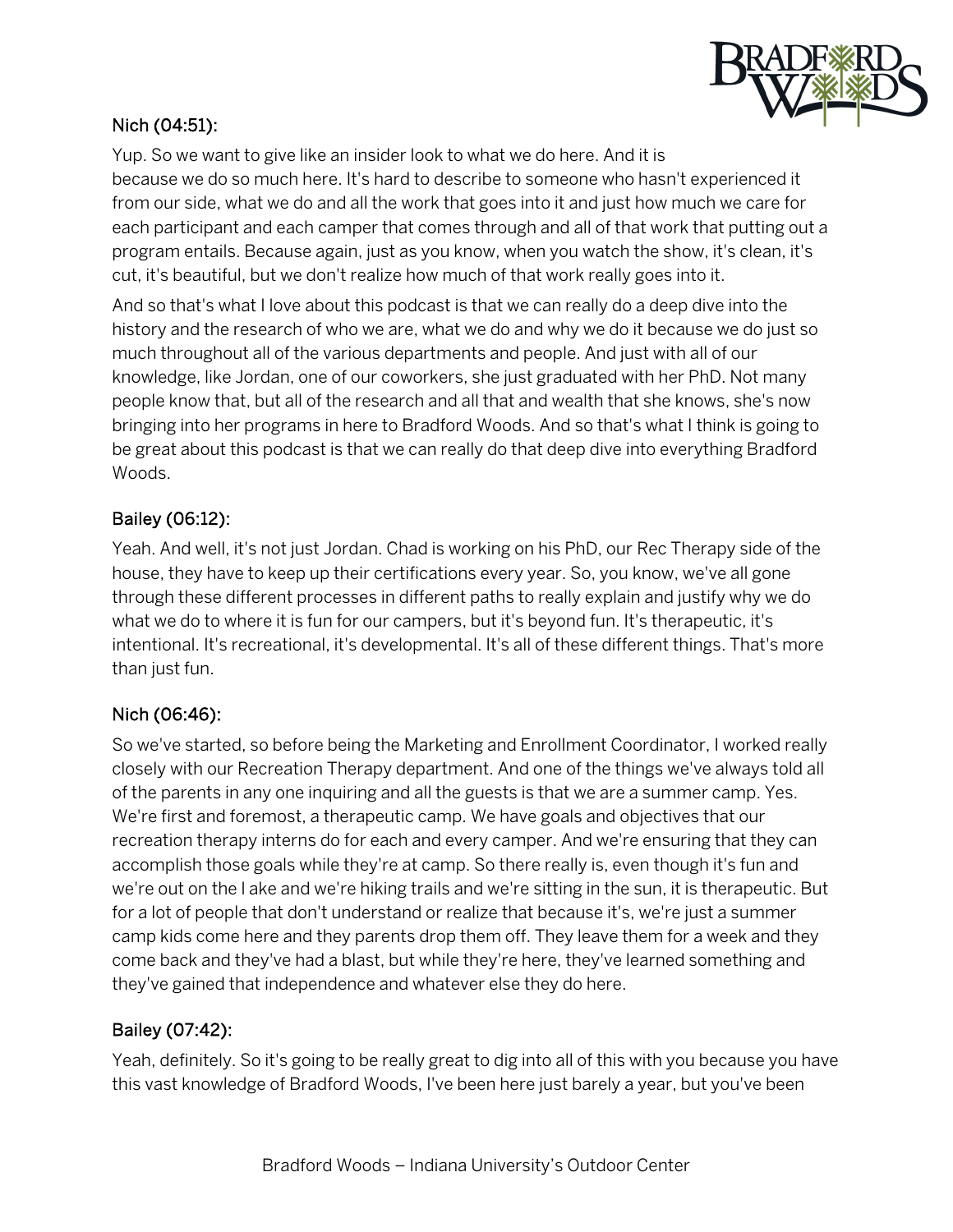

with us for a while. So talk about how you got here, why you're still here, and kind of the changes that you've seen in your position's and in Bradford Woods as a whole.

#### Nich (08:05):

Yes. So I graduated from Indiana University with a degree in Tourism, Hospitality and Event Management. Most of the programs that I knew and pretty much across the country to any university, you need to have an internship to graduate. And so I was not the most diligent person in getting it internship. And so I was a little late in getting one. My advisor had said that there was this really great opportunity that would allow me to step out of my comfort zone. Which is something that I typically do often. I like to do it, I think it makes me a better person, as corny as that sounds.

#### Bailey (08:45):

Yeah. Well, we talk about our stretch zone out here. So how are you stretching yourself to grow?

#### Nich (08:50):

And so that was one of the, she was like, it was just, it'll be a great opportunity for you. And that place was here. I brought the goods, so they had already hired a Retreat Specialist at the time. And so I was hired in as a Retreats Intern way back in 2015.

### Bailey (09:07):

Way back Wednesday, Throwback Thursday, Flashback Friday.

#### Nich (09:11):

Yup. So I did my internship in the fall of 2015, and that was really exciting for me because I was in our OE or Outdoor Education world. But also as the intern that allowed me to step out and see what some of the other departments were doing. So I stepped out and belayed for a couple of our Adventure Education groups. I went out on the lake with some of our Environmental Education groups on a canoe and a pontoon boat, and really got to experience not only just the Retreats and the Events and all of that stuff, but the breadth of what Bradford woods does and following around some of our Professional Outdoor Instructors and they were giving lessons and seeing a campfire and really experiencing the Outdoor Education world.

So then I come back in the fall of 2016 because I just loved it so much. Still in the Retreats department. And so did that the fall of 2016. Then I applied for a new position that was opening up here in our Recreation Therapy side. So there was a big transition happening between some of the key players who ran Camp Riley and there was a new position opening up, the Rec Therapy team convinced me to apply for the position.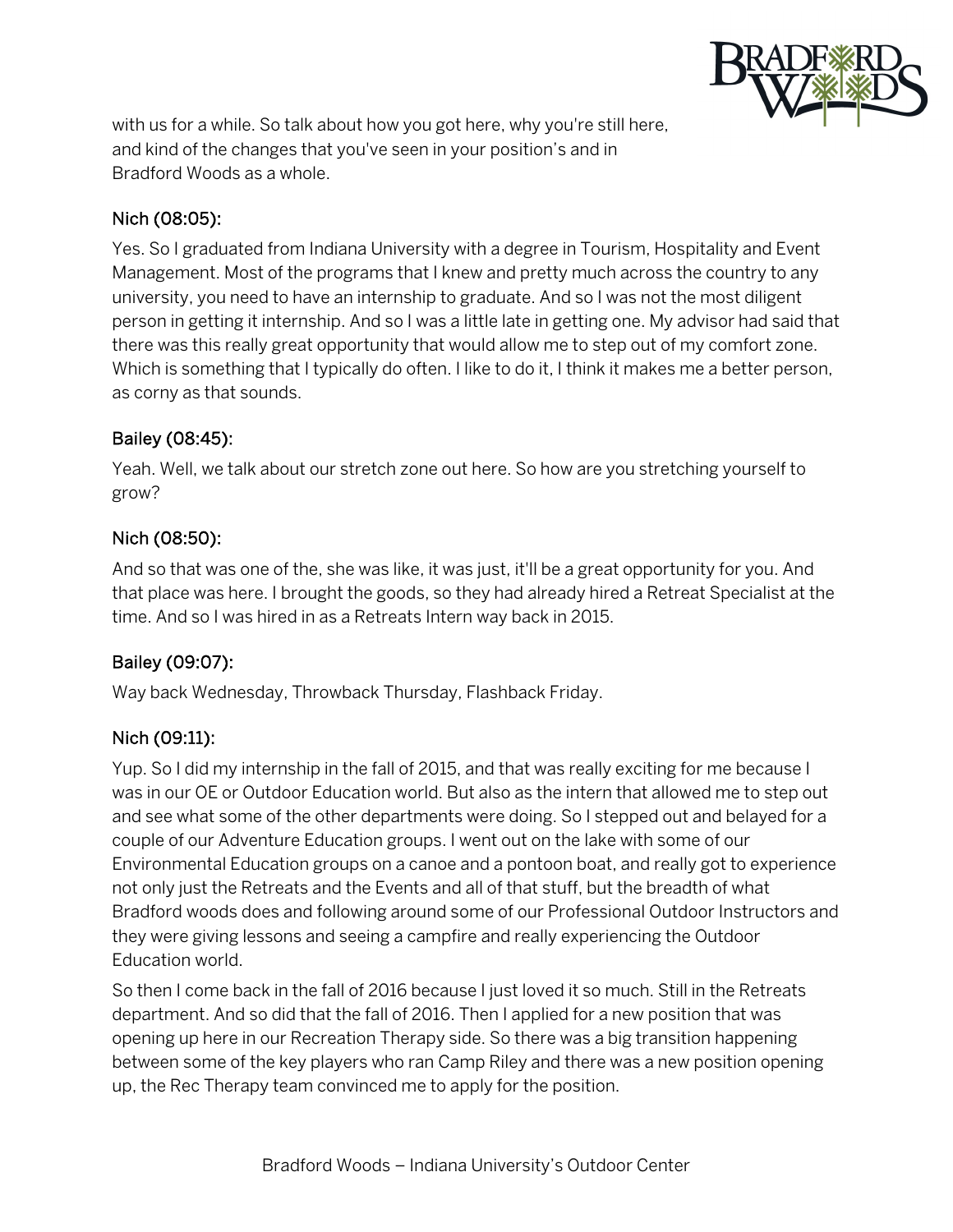### Bailey (10:35):



Was that a, was that a hard convince? Was it tough for them to convince you?

## Nich (10:40):

It wasn't tough, but they were very persistent. It was like, they'd walk by the front desk and be like, so have you applied yet, looked at the application yet, so, what's going on with that? And so that was fun, but they thought it'd be a good fit for it. And I loved the people at Bradford Woods and just the work that we did at that time and this time so much that I was more than happy to apply for it. And so got the position.

So then I started full-time here in 2017 as the Recreation Therapy Administrative Assistant. And so that was working primarily with Camp Riley and all of the summer camp applications working really closely with our staff. Doing background checks and payroll and some of those administrative tasks for the department. And one of the things that I started out doing there was social media for not only Camp Riley, but for Bradford Woods as well. And so then three years later, this past January, I transitioned into my Marketing and Enrollment Coordinator position.

So I still do all of the enrollment for summer camps, but now I do a lot more marketing for Bradford Woods globally. So attending events, pushing out content, doing all that other fun stuff for social media, the whole shebang. And so it's been really great to just experience both sides of what we do here. So working really heavily in summer camp, being able to go through a staff training and really see the breadth of what we do at camp while also being able to understand the Outdoor Education side.

And so I think that's one of the things that I love most about it is that it's in my time here, I've seen both sides. I've seen a lot of transitions, a lot of staff, and really understanding the importance of what we do and how we do it. Is just really, really powerful. Because again, as I've said, and I'll say countless times during this podcast we do so much here that it's just impossible to really explain to someone what we do. But seeing both sides, I think helps me have a better understanding, especially when we're doing our marketing and we're trying to sell to donors or to staff or to incoming campers or guests, or participants. Just really having that handle on a little bit of understanding on both sides of just what makes Bradford Woods, Bradford Woods, is really great.

### Bailey (13:16):

Yeah. And I think that's a perfect fit for you. One, because I know that you're really into social media and marketing. I know that that's something that you really care about, but we get to benefit from that because you are one of the few people who has worked on both sides and not just working in one area on one side, but you worked with a lot of our Outdoor Ed programs and now you're working with Rec Therapy with all of the camps, understanding all of the application processes and what it, what the team goes through to get folks out here.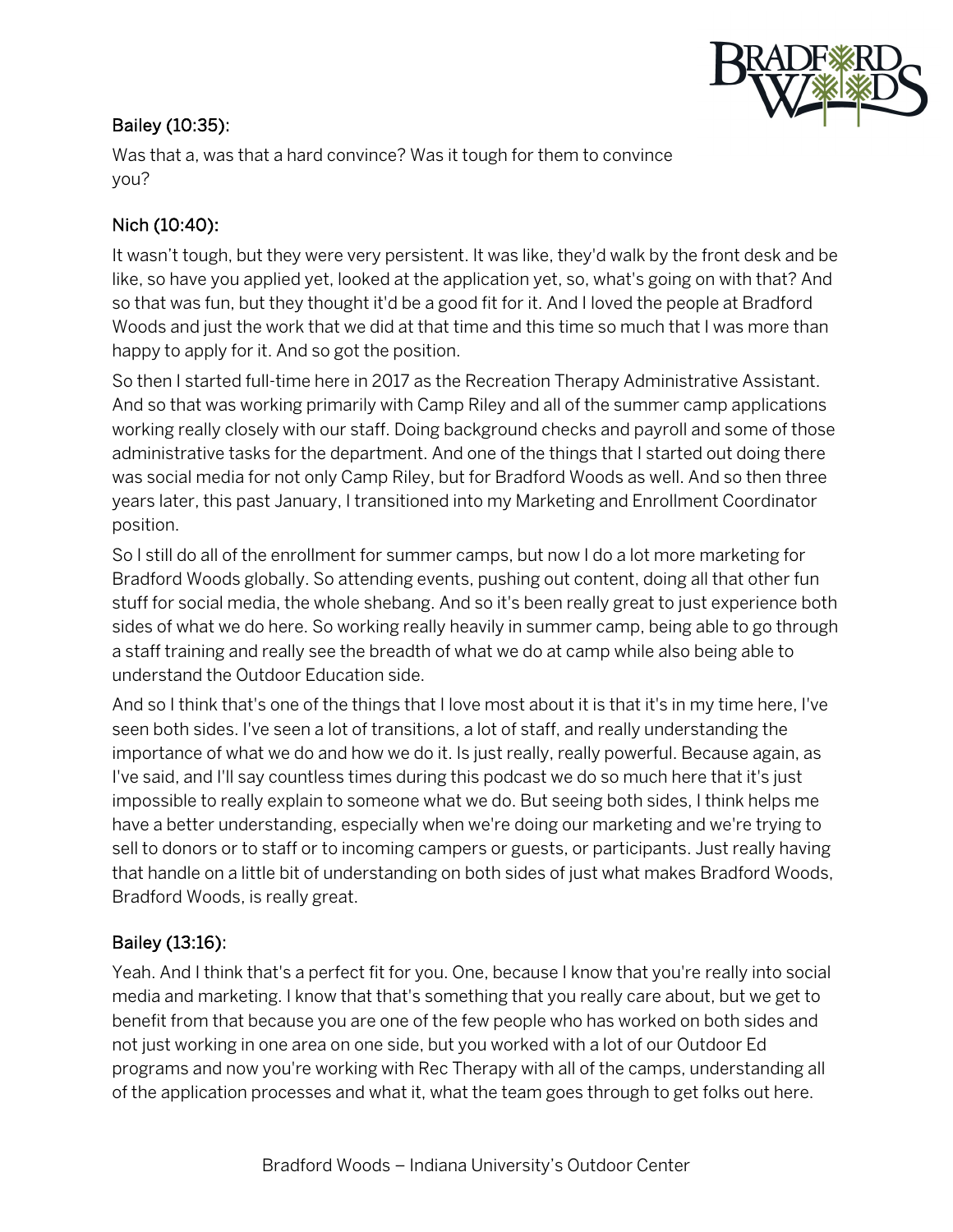

So it's really cool that you get to take everything that you've experienced to market, to recruit, to bring folks in, to share our story. I know I'd have a really hard time doing that because again, been here a year. My position has a lot over in Adventure Education. I know a little bit about Environmental Education because Amran and I work so closely together, but I know Chad has a lot going on with Retreats and Jordan has had a lot with her Military and Family Programming, and it's just kind of like, even on my side of the house, I'm like, wait, what are you doing? Explain that to me again. I thought this was a different… Oh no, it's that program. Okay. Yes. Cool, great.

# Nich (14:31):

It really helps me within our marketing, tell a very compelling story. Being able to pool bits and pieces from every department and hearing their stories and understanding really what they do to make this really one global you know, our term now is 'Outdoors for All.' And so really understanding everything that we do and selling that message is something, that's why I just love it so much. And I'm all for it. I can talk people's ears off about it is because I've experienced so much being here since then from both sides, both sides of the house, from everything, top to bottom and left to right. That when someone asks me a question I can just ramble on for hours and hours and hours about everything that we do. But for my purpose, it makes a compelling story. I can tell those stories in a way that, like you, may not fully understand, just because you haven't experienced all of it yet. And it does, it takes a whole lot of time to experience everything that we do here. At least a year, if not more…

### Bailey (15:46):

Definitely more, especially now in times of COVID, when you don't even get to see a full year, you get your spring season put on pause.

#### Nich (15:54):

And we're just all busy, even when it's not your quote unquote defined season of doing your programming, there's still so much that you're doing. There's so much that you're preparing for. It's hard to really get out and see what everyone else is doing at that time. And obviously we're all busy enough that yeah, you can catch up in the hallway when you pass one another for five or 10 minutes, but it's a, you're running here to do this and I'm running there to do this, but we'll just sit and chat and say hello and catch up. But then all of a sudden we've got to run off and put out this fire or set up this program.

### Bailey (16:29):

And even then it's more so like, can I get you anything? Do you need a snack? Have you eaten today? Like, can I get you some more water? Can I get you some coffee, maybe an energy drink of choice. Anything like that? So it's, yeah, it's really hard to understand.

And so I remember back in my undergrad days, there was a saying: "from the inside, looking out, you can't explain it and from the outside looking in, you can't understand it," which I used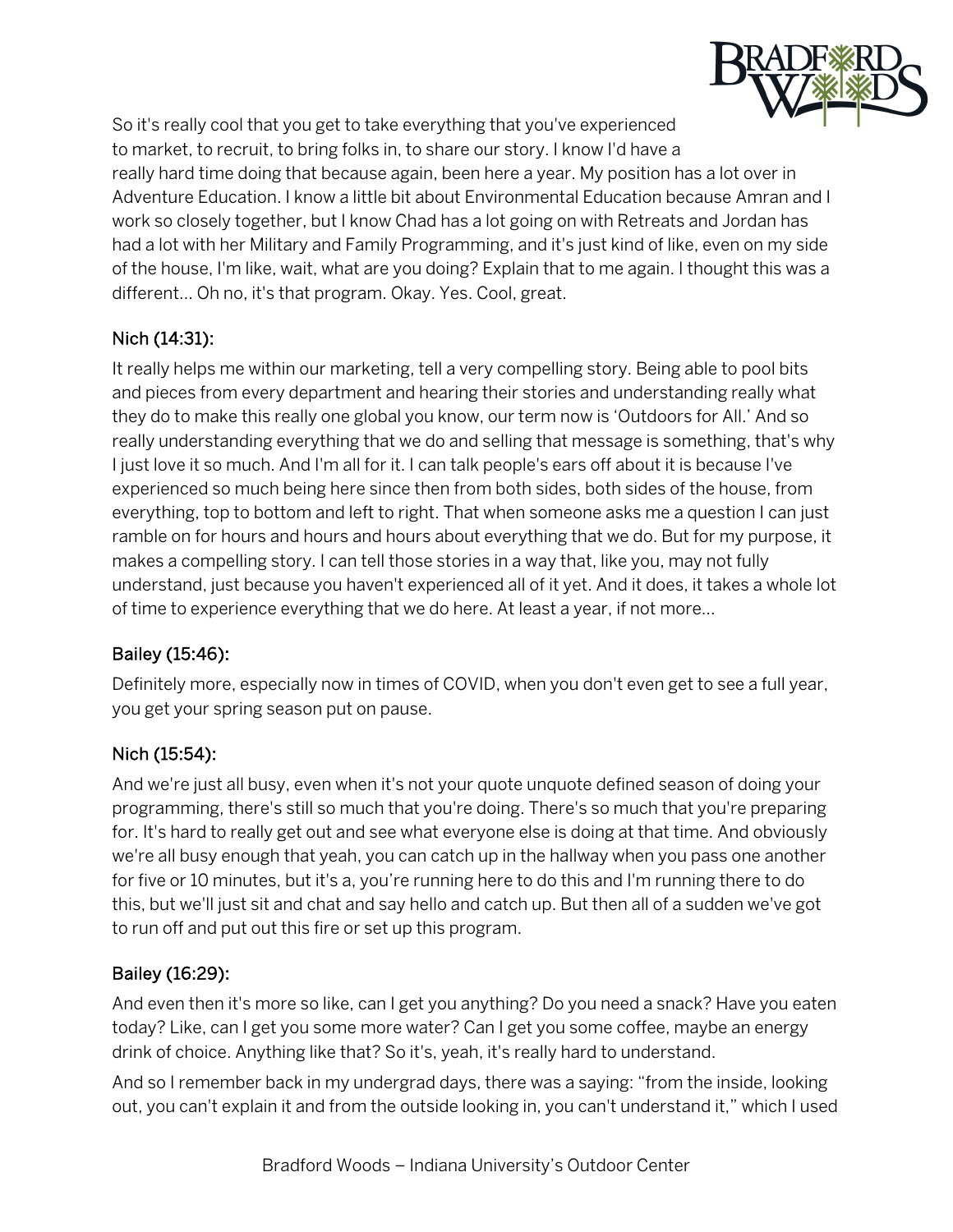

to be like, Oh my God, that's so powerful. And now from a professional standpoint, that's really hard to sell a story that's really hard to be inclusive is because we want people to be able to understand and access our work. So I think it's really cool that you're really just trying to debunk that concept.

### Nich (17:19):

Yes. Yep. And that's one thing, especially within our social media and our marketing that I've been attempting to do. And again, it is just so hard, but we're getting into our storytelling pieces now, with some of the videos and with some of the changes that I really want to see, we're getting into that point where we can start selling our story and telling people what we do, like for instance, with this podcast.

Which is a great idea on your part, really getting into, really just what we do and how we operate and debunking some of those myths of, oh yeah, you know, when we have a retreat, it's just, they come here, they check in and they leave, but it's so much more than that. Chad, just so much communication beforehand. And even after getting facilities ready with Housekeeping, coordinating with Food Service and Maintenance, if something happens, but even more so with like your program area or Amran's just the research that really goes into planning a teambuilding or facilitation activity, really understanding what that group wants to get out of their programs and how we can accomplish that with the knowledge that we have with our staff's knowledge, you know, with just all of the research and all of the background that goes into just creating a program. When someone comes here for half a day, they run around and they get to know one another and they climb this and they do that.

But it's so much more than just, yeah, you're here, here's our program outline. Okay, let's go. There's a lot of thought and work that goes into planning, even just a couple of hours of running around on property, not to mention the Rec Therapy side, that's got its whole long list of everything that we do.

And then our Environmental Education as well, where we're building curriculums based off of state standards, we're changing those things. We're getting into thematic learning. All of those lessons have a history and they're constantly changing and we're evolving and it's just hard to understand that from that outside perspective.

So yeah, it's been fun. I love it. And again, as I've said, I can talk someone's ears off about everything that we do here and why it means so much to the people. And that's really part of it too. Is we mean so much to people because of that work and yeah, we understand it and they understand it from that outside perspective, that they don't really know what work has gone into it and really what we do to ensure that they want to come back, that they love the magic of the woods because it is so widespread and just the breadth of what we do.

#### Bailey (20:06):

Yeah. I mean, I think that's what makes us great is that they don't see all the work that goes into it. They don't see the hours. They see us being on our game. They see us engaging with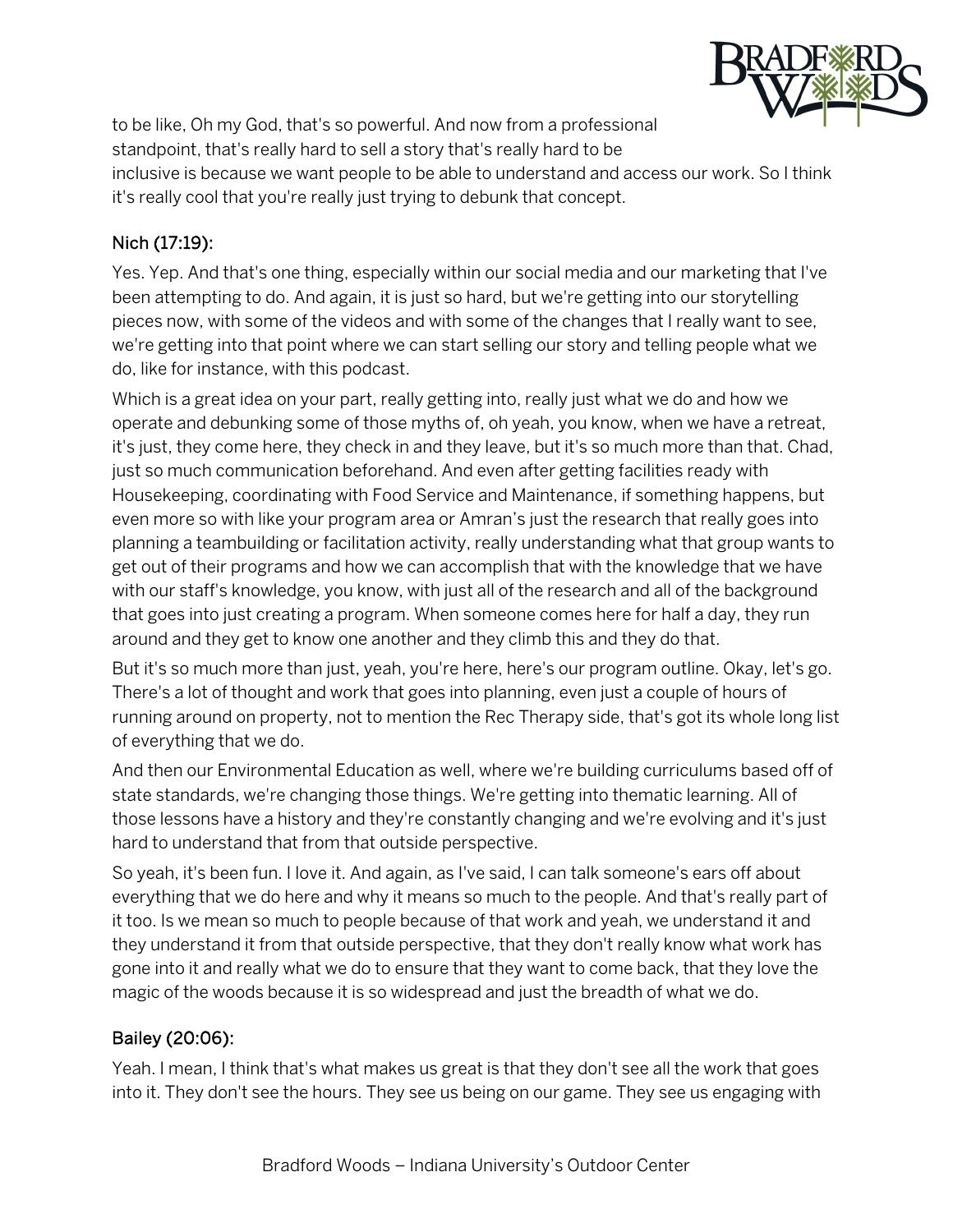

everybody to try to make their both individual and collective experience magical. So I'm, I'm glad that we're getting this opportunity to get to know our staff better, our programs, better in our partners, in all of these things so that the community can understand as well.

#### Nich (20:38):

That's really a big part of it is really getting into the community involvement and especially with our staff who come from and you know, you can, I started doing a Feature Friday and a Staff Spotlight to really just explain where all of our staff come from, because not only within summer camp, but globally, Bradford Woods, especially with our Outdoor Education department, our staff come from across the world.

#### Bailey (21:06):

The UK. We've had folks from the Philippines, from Malaysia,

### Nich (21:10):

Yes. From South Africa, from just all over the world that just come here because we do so much. And we're such a high standard for what we do here, that this is the place to be. This is where they want to come and they want to learn. And that's their goal is they want to come here. They want to learn what we do here, because it is so impactful, that they can then take back to their own countries. One of our staff, I remember the most Aziwoh. She runs her own Outdoor Education company in South Africa. Like she owns her own company there and does like Environmental Education and she heard about us and just wanted to come here and learn what we do here so she can take it back there.

And that's the same with like Bre. He has his own team-building facilitation, outdoor company in the Philippines and that's what he comes here for. Cause he comes here to learn and to reeducate himself. So he can go back and teach that to his staff.

And so really getting people to understand that, yeah, we hire college students. Yes, we do all this other fun stuff with all of our staff and yes, they come from across the world, but they come from across the world because they want to learn what we do here and take it back there.

So really highlighting that in our marketing and explaining that to people that, yes, we love having international students, especially for the campers and our participants too, because it introduces them to people from around the world, those different cultures and, you know, they can get to know one another in that means, but those people know a lot more than I do. Like I don't know my own company. I've worked here for the past three years. Just their wealth of knowledge coming here with facilitation and team building and environmental education that I'm not very familiar with. They do for a living in their home country.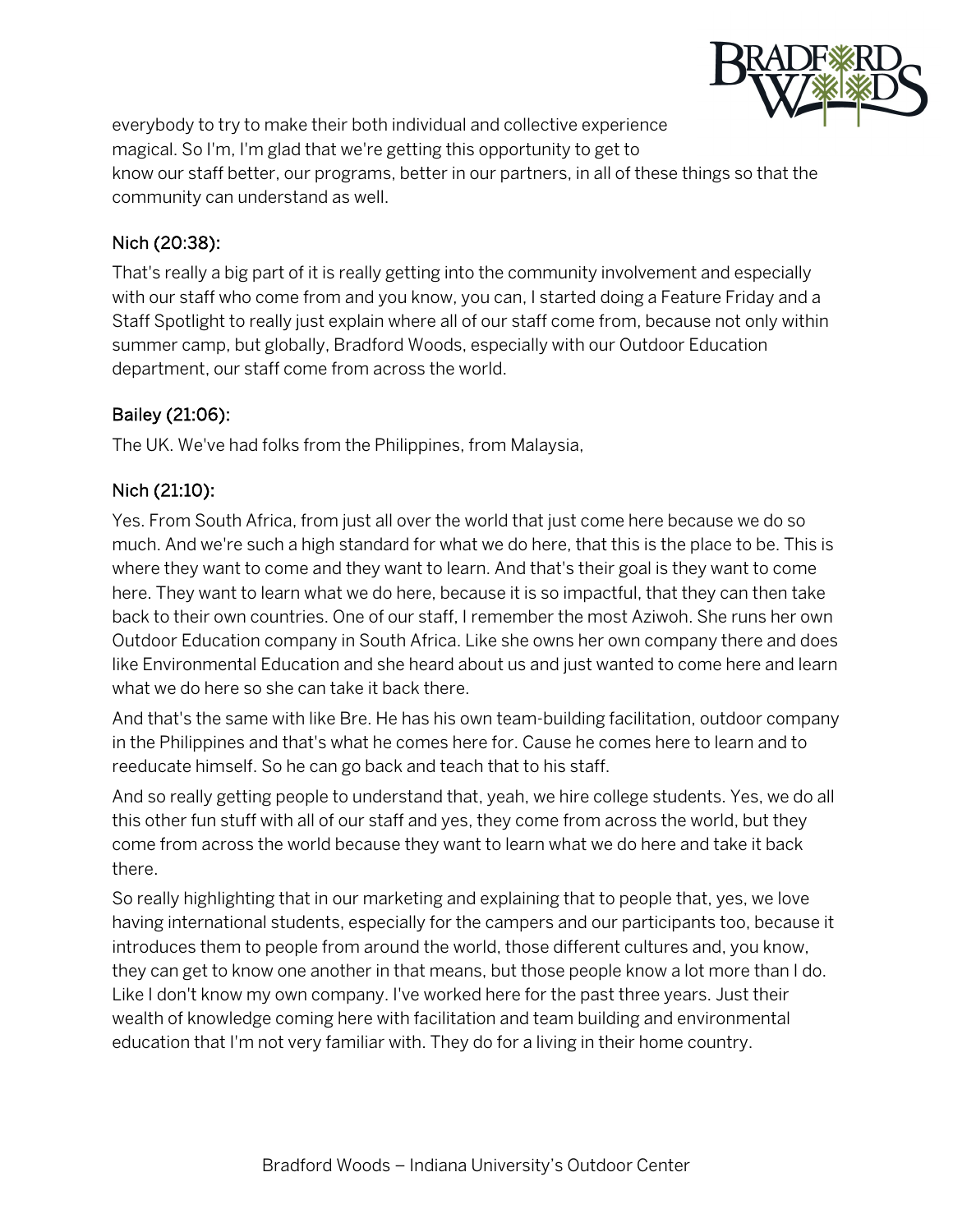

### Bailey (23:20):

Yeah, it's just, I think it also helps us grow when we have that different perspective, you know, even culturally knowing the differences between what our cultural norms are and what other folks is cultural norms are.

We get a whole different type of knowledge acquisition from folks of different places, different cultures. So I think that's, what's been really cool is to see, you know, in the past year we've had a few folks from the Philippines and Malaysia and watching them interact with our staff and show them more of a collectivist work, which is really cool. Even at the end of the day when they all cook together is really cool to see. I think that's what makes our POI Staff or Professional Outdoor Instructors so much closer, which means that it's easier for all of us to be on the same page because we have good working relationships and good living relationships with each other and that makes the camper experience better.

#### Nich (24:24):

It does. And we've heard it time and time again from teachers and chaperones and parents that they've loved having our international staff here, especially for their campers or their kids, because they can get that experience from a different culture that they may not, especially being here in Indiana, where we're not as culturally diverse as other places, but that their students can come and see someone of a different color of a different race and ethnicity and ask them about their home life. What is it like at home? What do you cook? What do you eat? What do you do on a day to day basis? That's different from what we do here. And not only the learning about trees and frogs and macroinvertebrates or whatever. But that they've got that cultural enrichment, even if it is just for a day while they're here, just those small talks and those different things.

#### Bailey (25:28):

Yeah. I mean, it really makes a big impact. I know it's impacted me in my, again, one year here. Well thanks Nich. That's about all the time that we have for today, but I'm excited to continue this podcast with you. I'm excited for you to come on the show a little bit more and cohost with me and bring a different voice to this, so that it's not just little old Bailey, even though I'm great. It's great to have a cohost. So thank you so much for going on this journey with me.

#### Nich (26:00):

Yes. I'm super, super, excited to begin to really do an in depth look at who we are and what we do and how we operate so we can share our story from our perspective from the inside. Just as The Office ladies do, we can do it from

Bailey (26:19):

The Bradford woods ladies right here!